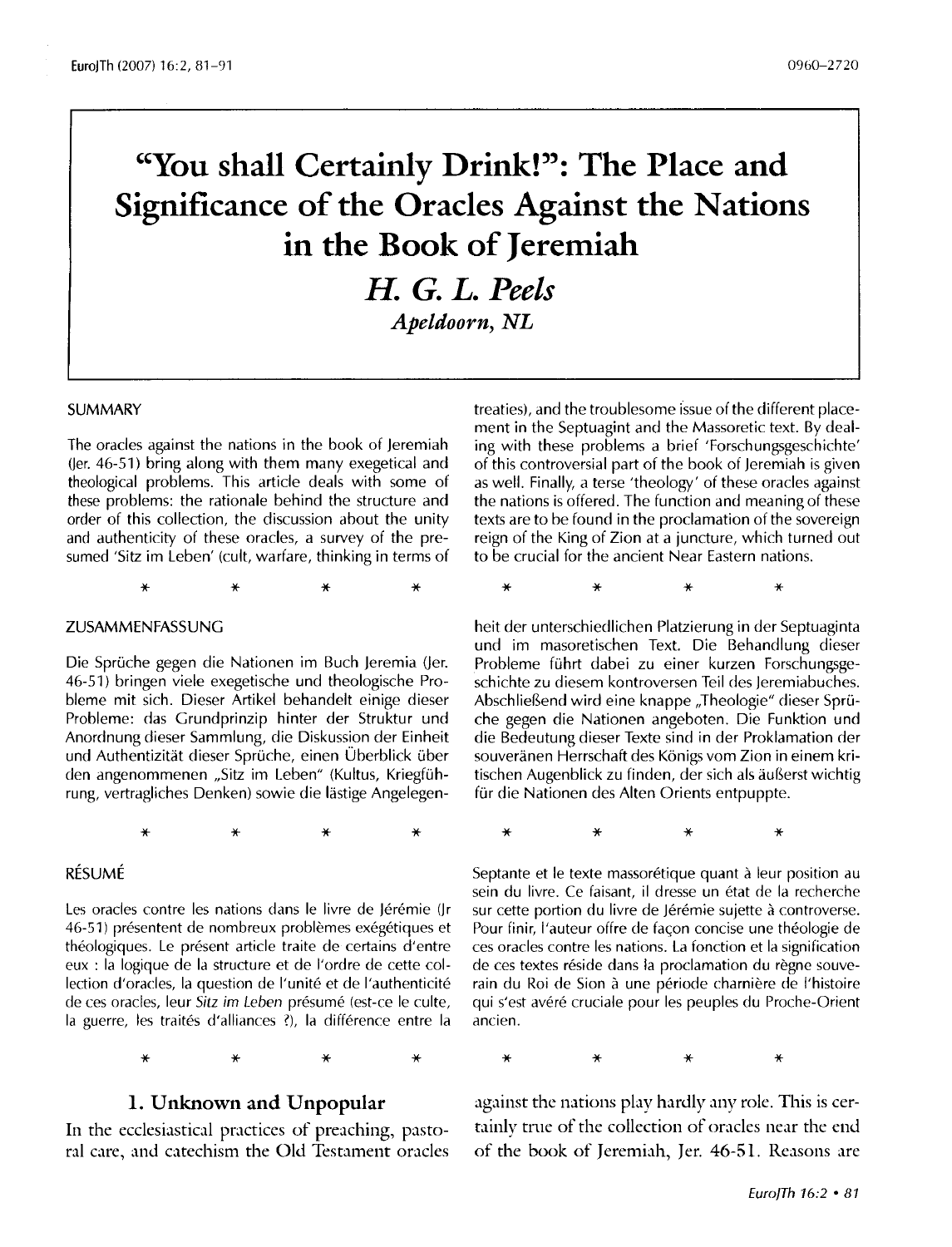easy to find. These chapters are rightly rated among the most puzzling ones of the book of Jeremiah.<sup>1</sup> The exegete will be fascinated by richly varied metaphors as well as by many allusions to historical events that are unknown to us. Frequently, it is unclear when, where, to whom, and whv the oracle was declared. Not only the degree of complexity but also the kerugmatic content has contributed to the unpopularity of these oracles. Many an Old Testament scholar interprets the blazing judgment scenes in these oracles as being based on reprehensible emotions and on a nationalistic and narrowminded way of thinking, and characterizes these parts as the fruit of 'false prophecy' or, at any rate, as texts that are to be found at the periphery of the prophetic message. These scholars hesitate to attach any theological value to such unattractive texts.

This article explores these and similar problems from a bird's-eye view. After a brief overview of the structure of the collection Jeremiah 46-51 we will respectively deal with the authenticity, the background, and the placement of these oracles. The order of discussion is not arbitrary, but reflects more or less the progression in the scholarly analysis of these chapters. 2 In the earliest phase of the research (the end of the **l** 9th century till the beginning of the 20th century) the literary-critical approach dominated, focusing on the authorship and dating of these chapters. Since the beginning of the thirties and forties of the 20th century more and more often the implications of the fact that collections of oracles against the nations occur in the books of almost all Old Testament prophets were taken into account. Oracles against the nations, one contended, are not to be seen as a marginal phenomenon in the Old Testament. During the second period genre-critical and tradition-critical survey turned to the form and origin of these oracles, often with much energy and sometimes with impressive imagination. The seventies of the 20th century show an increase of, mostly, editorial-critical questions concerning the place and function of the oracles against the nations in their own literary context. Finally, by an analysis of theological motives that lie at the basis of the oracles against the nations, we try to better understand the meaning of these so unknown and underestimated passages of Scripture.

#### **2. The Structure of the Oracles Against the Nations**

In these six chapters the downfall of the nations is declared to them in fierce colors and in a variety of ways. It is YHWH Zebaot himself who brings destruction or calls on enemies to bring destruction to other nations. The collection opens with a double oracle against Egypt (Jer. 46) and is closed by a long oracle against Babylon, which encompasses as much as two chapters (Jer. 50-51). From an editorial point of view, the unity of this collection is marked by a summarizing superscription at the beginning ("This is the word of the LORD that came to Jeremiah the prophet concerning the nations," Jer.  $46:1$ ) and at the end by the mention of Jeremiah's message to Seraiah, asking him to read the oracle against Babylon aloud and to throw the scroll on which it is written into the Euphrates, which is followed by a closing phrase ("The words") of Jeremiah end here" Jer. 51:64). Between the oracles against Egypt at the beginning and those against Babylon at the end seven other nations receive a word of judgment: the Philistines (Jer. 47), Moab (Jer. 48), Ammon, Edom, Damascus, Kedar/Hazor, and Elam (Jer. 49).

It is remarkable how manv motives and metaphors these oracles have in common: the cup of judgment which has to be drunk (Jer. 48:26, 49:12, 51:7, 51:39), the devouring sword of God (46:10,14, 47:6-7, 48:2, 49:37, 46:16, 50:16,  $35$ ff.), $3$  the wrathful ire of God, the plan of God, the kingship of God, the notion of the time and dav of wrath, the nation from the north, the terror all round, the approaching vulture, the spreading fire, etc.<sup>4</sup> Also remarkable are the many doublures, passages that are literally identical to passages elsewhere in the book of Jeremiah (these passages are to be found especially in Jeremiah 4-6 and 30-31.).<sup>5</sup> Finally; these texts have a lot in common with the oracles against the nations that we find in Isaiah and Obadiah.

Albeit differing with respect to magnitude, form, and content, the oracles against the nations in the book of Jeremiah can be seen as a thematic and editorial unity. It has to be added that this whole consists of tWo parts, because in several regards the oracle against Babylon in Jeremiah 50-51 differs from the rest of the collection. In Jeremiah 46- 49 Babylon is considered to be the suppressor of the nation, the great 'enemy from the north'; in Jeremiah 50-51 Babvlon is considered to be the victim of the nations, especially of the Medes, the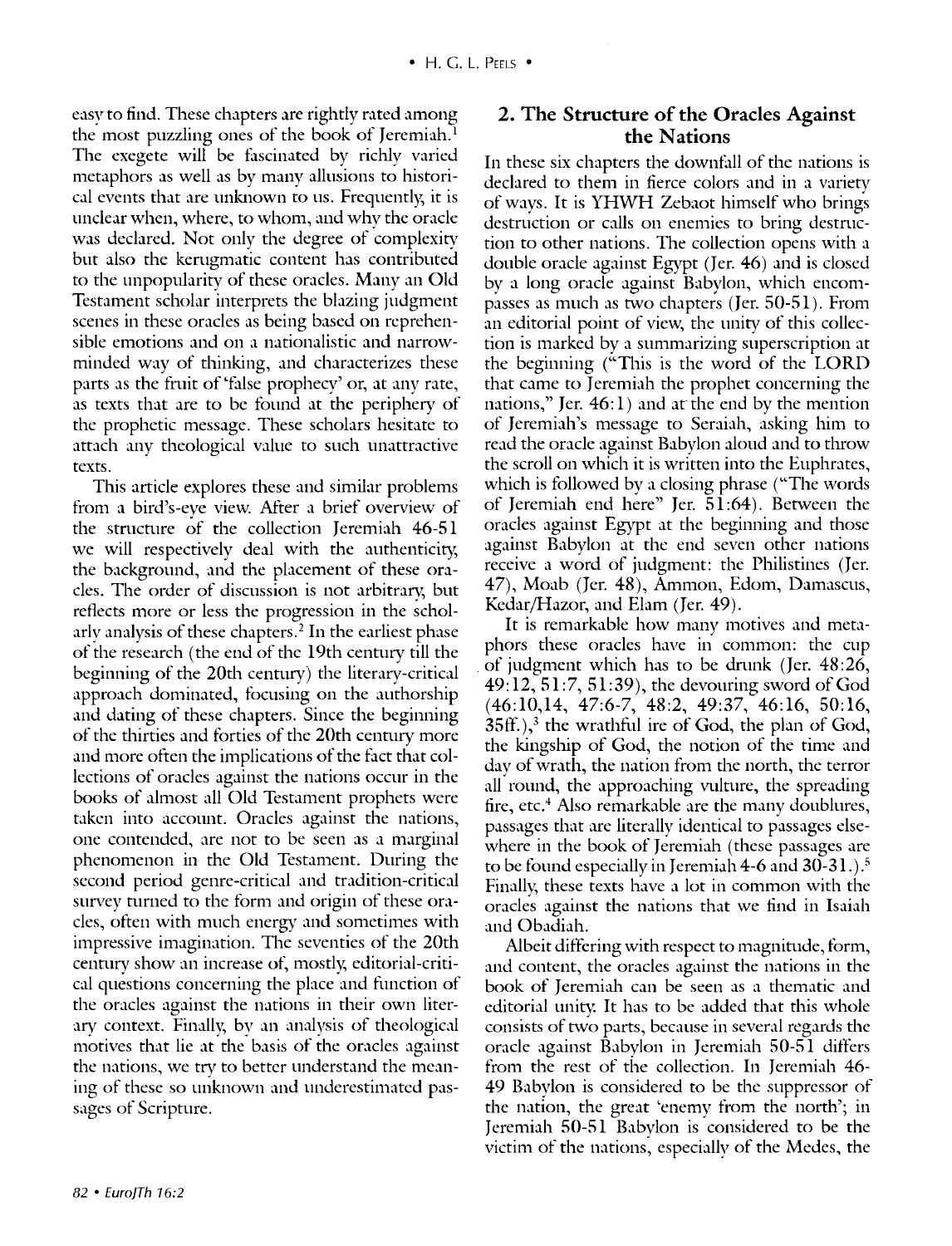new 'enemv from the north'. Moreover, the oracle against Babylon is out of all proportion compared to the other oracles against the nations. Finally, only in the oracle against Babylon are the violence against and the liberation of Israel mentioned.

The order of the oracles against the nations in Jeremiah 46-51 is not arbitrary, but it is not easy to find out what the rationale behind the order is. Both a chronological order and a geographical order have been proposed. The first option is dependent on the dating of each of the oracles, for which concrete data are more than once absent. The collection presents itself as a collection of oracles that were pronounced between the fourth year of Jehoiakim (Jer. 46:2) and the fourth year of Zedekiah (Jer. 51:59), thus between 605 and 594 BC, the period of the expansion of the New-Babylonian empire. Much more than this cannot be derived from a chronological order.<sup>6</sup> That is why other exegetes defend a geographical order in Jeremiah 46-51, which they interpret as a move from the south to the west and then from the east to the north.7 This order is as unconvincing as the chronological order. It is trne that the placing of Egypt at the beginning and the placing of Babylon at the end of the collection are meaningful. These nations were the two most important antagonists that rnled the world in Jeremiah's davs. The Nile and the Euphrates frequently flow over the world around them. Israel has to bow down under the invasion by Egypt in 609 (Pharaoh Neco) and several times under the invasion by Babylon after 605 (king Nebuchadnezzar). The small nations of the Orient go up and down, prosper and decline, as the superpowers come and go. The prophet visionary sees that even Egypt and Babylon themselves at some point will have to bow down before the God of Israel, and in their wake all the nations of the world. 8 But Babylon as the last. And Babylon most of all.<sup>9</sup>

#### **3. The Authenticity of the Oracles Against the Nations**

The first question which has been asked in the survey of Jeremiah 46-51 and over which manv scholars have racked their brains, is the question as to the authorship of these oracles. To be sure, it is said in a few places that the word of the LORD came to the prophet Jeremiah or that God spoke through the service of Jeremiah, and the superscript ( 46: **1)**  and subscript  $(51:64)$  of this collection refer to the same prophet. This, however, does not exclude the

possibility of later extensions or additions. According to some Old Testament scholars, the aforementioned clauses are even to be considered as later glosses that do not pretend to be indicating the author in the wav such clauses do nowadavs. In his work "Die Reden des Buches Jeremia gegen die Heiden. XXV. XLVI-LI" from 1888, an article which, almost everyone agrees, inaugurated the study of the oracles against the nations in the Old Testament, F. Schwally says that it is impossible that Jeremiah is the author of Jeremiah 46-51. <sup>10</sup> Other celebrities of the literary-critical survey, such as K. Budde, B. Duhm, A. Kuenen, J. Skinner en P. Volz, follow the same trail and answer the question concerning authenticity negatively.

The argumentation used by these academics (which, by the way, even in our days can be found in studies on Jeremiah 46-51) is both of a stvlistic and theological nature. According to Schwally, the composition and language of the oracles against the nations significantly differ from the even-tempered style of the prophet Jeremiah. 11 This negative judgment is strengthened by presumed derivations from other books from Scripture. The content of the oracle about Babvlon's destrnction in Jeremiah 50-51, he contends, seriously conflicts with Jeremiah's continuous preaching about Babylon as the "hammer" of God, God's instrument of punishment. Even more ponderous, as he sees it, is the theological difference between the image of God of the 'genuine' Jeremiah and that of the authors of the oracles against the nations. Jeremiah speaks in the name of the exalted God of the covenant, who calls to repentance and conversion and punishes Israel for his disobedience. Entirely different is the 'Rachegott' of the oracles against the nations who seeks after the destrnction of the other nations and leaves Israel undisturbed.<sup>12</sup> Here, so these exegetes claim, a moral-religious motivation stands over against particularistic nationalism.

Now, each of these arguments can be weakened in several ways. Nowadays, the literary qualities of the oracles against the nations are thought of completely differently. Also, scholars have learned to value the doublures within the framework of actualization and reinterpretation of texts. A detailed exegesis, which reckons with the progression in history and the changing situation and address in the oracles, gives short shrift to the contention that there are inconsistencies in their content. On second thoughts the presumed difference in the image of God appears to have to do with the specific theological presumptions, rather than with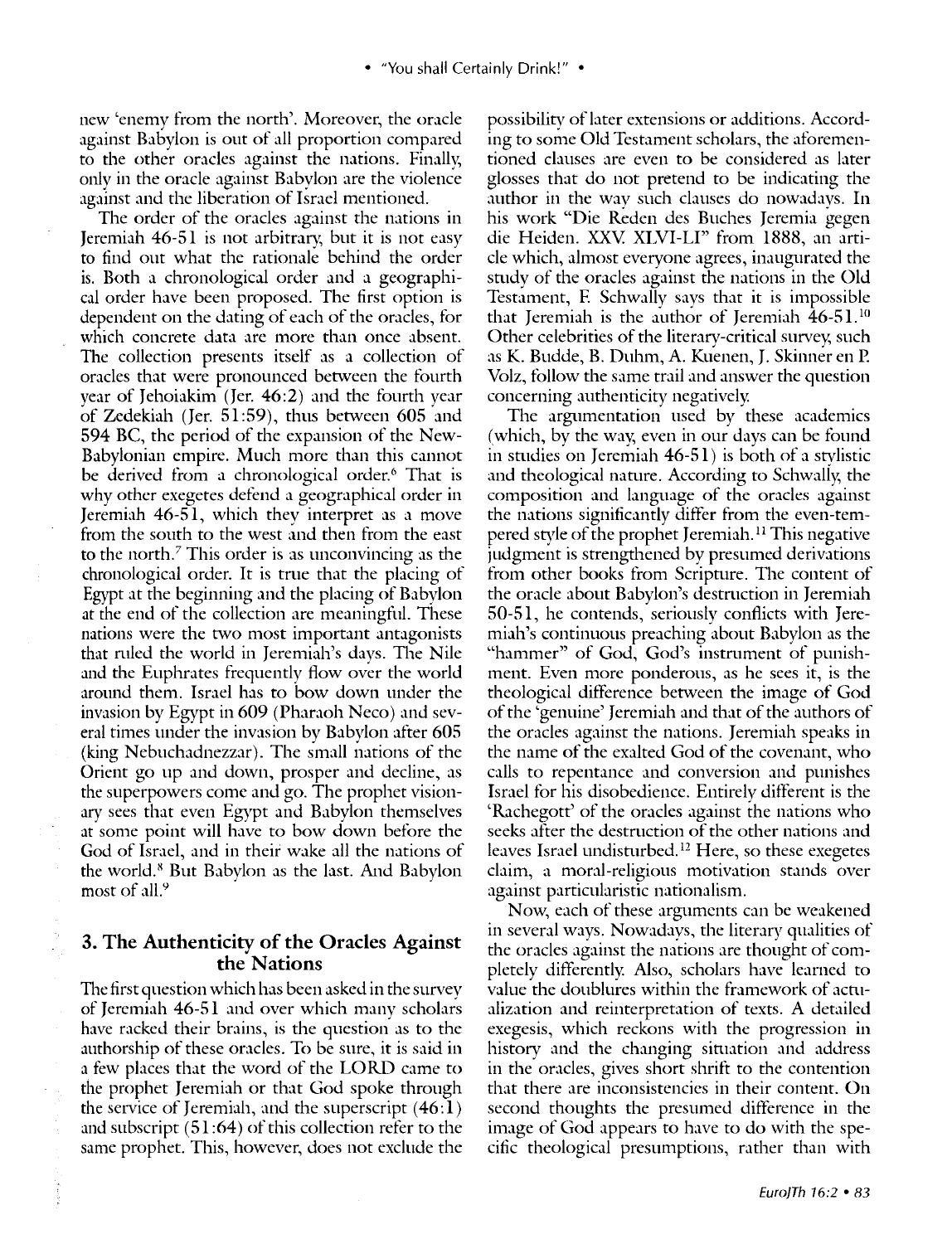factual data about the text. Unconsciously, the total image which those scholars formed of the Old Testament oracle strongly influenced their opinion. Since the work of J. Wellhausen and B. Duhm in the older stage of research the pre-exilic prophets were generally considered mostly as doomsayers to Israel, ethical-religious geniuses who, with their new ideas, stood at right angles to the patriotism of the national religion of Israel. Because of this interpretation from the very start the oracles against the foreign nations were discredited and had to be sidetracked as late and non-authentic, because, it was claimed, they implicitly are oracles of welfare for Israel. 13

Till today much attention is paid in the literature to the Jeremianic authorship of Jeremiah 46-51. Most scholars are now inclined to ascribe a small or big part of this collection to the prophet Jeremiah himself. For many prophets have spoken words against foreign nations; probably Jeremiah was not an exception in this regard. "I appointed you as a prophet to the nations"  $(1:4,10)$ : thus reads the calling of Jeremiah. God sends Jeremiah to the nations to let them drink the cup of wrath  $(25:15)$ . Baruch writes on a scroll all the words that God spoke to Jeremiah "concerning Israel, Judah and all the other nations" (36:2). Nevertheless, there might be good reasons to date some parts of the oracles against the nations at a later time.<sup>14</sup> A well-known problem is the fact that the criteria for determining authenticity are often based on circular arguments.

That is why in recent research more and more often the question is asked whether the issue of authorship is trnly relevant. K. A. D. Smelik, for instance, proposes to cease searching for the *ipsissima verba* of the prophet and to concentrate on the literary figure 'Jeremiah'. 15 R. P. Carroll, a renowned Jeremiah-commentator, interprets the book of Jeremiah as a later collection of a highly diverse range of thought which has grown in the course of time and which has been kept together by the 'idea' of the prophet Jeremiah. 16 Now, on the one hand we will indeed have to be modest in our judgment on the authenticity of the oracles against the nations. We have to realize that our concepts of authorship and copyrights do not directly apply to the production and tradition of texts in the ancient Near East. It is not without meaning that of some entire books of the Bible the author(s) is (are) unknown to us. On the other hand, we deem that modern research risks creating such an enormous gap between the historical and the literary Jeremiah

that the former disappears behind the latter. When the text is more and more disconnected from the historical text references, the go-ahead is given to speculative reconstrnctions that proceed from an ideological annexation of the figure of Jeremiah by later religious circles that edited Jeremiah's writings at their own discretion.<sup>17</sup> In a word, the issue of the authenticity of the oracles against the nations - however complicated it may be - remains both hermeneutically and theologically of importance.

#### **4. The Background of the Oracles Against the Nations**

Of no less importance is the issue of the background and origin of the oracles against the nations. Unmistakablv, Jeremiah has not been the innovator of the phenomenon 'oracle against the nations'. Jeremiah himself makes mention of this fact when he tells Hananiah about the prophets of old who "have prophesied war, disaster and plague against many countries and great kingdoms" (Jer. 28:8). The books of almost all prophets contain oracles against the nations that share many themes and images. What was the nature of this prophetic tradition and in which context of deliverance should we place these oracles? It is improbable that Jeremiah made voyages abroad to prophecy in foreign countries. More plausibly, the oracles were declared in Jerusalem, in the presence of the people of Israel. But what did this look like in practice? Can we say more about the original and actual 'Sitz im Leben' of the oracles against the nations? In form-critical and tradition-critical research, which started in the thirties of the 20th century, three things have been singled out: the relation between the oracle against the nations and Israel's cult, the relation between the oracle against the nations and warfare, and the relation between the oracle against the nations and the provisions of treaties.

The undervaluation of the oracle against the nations as a late product of prophetic epigones suddenly came to an end when the initiator of form-critical research, H. Gunkel, on the basis of a 'gattunggeschichtliche' analysis thought that the oracle against the nations was not the youngest, but the oldest form of prophecy.<sup>18</sup> He situated the declaration of the oracle against the nations in a cultic setting before a military expedition or during the lamentations after a military defeat. These ideas, although in diverse forms, were rapidly accepted by Old Testament scholars. New terms, such as 'cult prophets' and 'prophetic lin1rgies' were intro-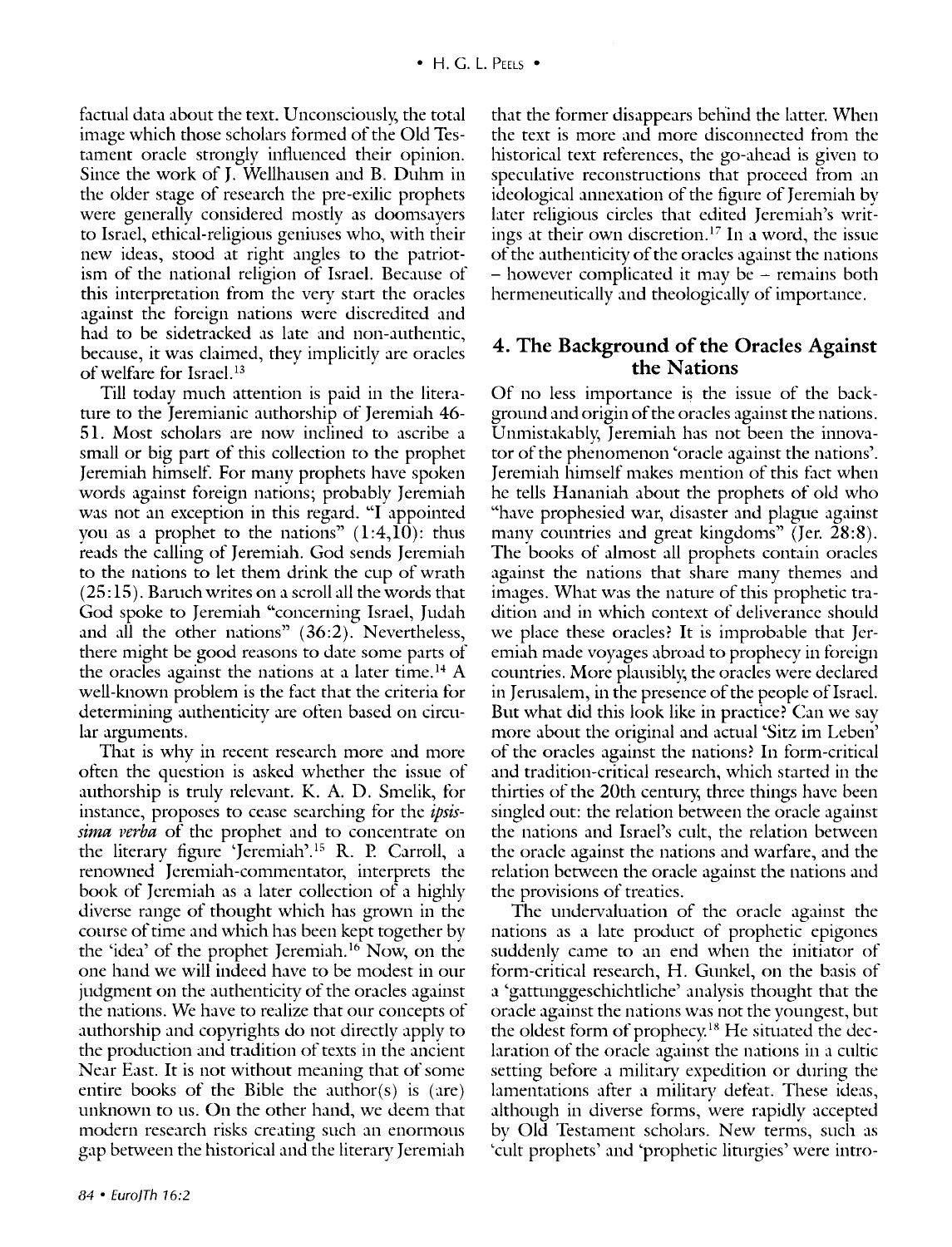duced. Highly influential was S. Mowinckel, who interpreted the new year festival in the autumn as a celebration of the kingship of YHWH as Lord of the cosmos, whose accession to the throne also meant judgment on the hostile powers of chaos. It was claimed that prophets put mythical-cultic elements of this accession feast into their oracles against the nations.<sup>19</sup> An even stronger claim was made by H.G. Reventlow, who postulates a prophetic ceremony of imprecation in the context of covenantal feasts. He refers to Egyptian 'curse texts' that were scrntinized by A. Bentzen. These were proverbs directed at hostile nations and kings written on earthenware. This earthenware was broken in a ceremony of curse in order to magically destroy the power of potential enemies. 20 Now, the oracles against the nations themselves never give any explicit signal about a cultic origin or function. However, we do know about activities of Jeremiah in, and in the neighborhood of, the temple. It is not impossible that the oracles against the nations had a place within a cultic context  $-$  during the Feast of Tabernacles, for instance - but conclusive evidence is still to be found.

Some exegetes interpret the oracles against the nations against a completely different background, especially those who belong to the Harvard school of EM. Cross: the background of warfare. The ancient Near East knew the practice of imprecations directed at hostile nations at the occasion of war, as is shown, for instance, by the Mari-texts that date from the 18th century BC. The ever present element in the oracles against the nations seems to be the military phraseology.<sup>21</sup> The history of Balaam (Nu 22-24) indeed shows how one could use prophetic imprecations before the battle started to paralyze the enemy. Elsewhere in the Old Testament as well prophets appear to be involved in warfare (cf., for instance, I Ki  $20$  or II Ki 3). Following G. von Rad the oracles against the nations are related to the tradition of the holy war and the notion of the Yom YHWH, the day on which God himself will destroy the enemies.2<sup>2</sup> One can also point to texts such as Psalm 2 and Psalm llO, in which hostile nations are called to bow down before the king of Zion, who is considered to be a universal king. Although I think literary influence is possible, it seems to me improbable that the oracles against the nations are a theological transformation of ancient war oracles. For manv oracles against the nations are directed at nations with whom Israel was not at war or could not even get at war with (such as Elam in the prophecy of Jer. 49:34-39). Moreover, in many cases the reason for the judgment on the nations is not be sought in an aggressive attinide toward Israel.

A third line of explanation is defended by scholars who were persuaded by the publications of G.E. Mendenhall, F.C. Fensham, D.R. Hillers, and others. These scholars claim that the ancient Near Eastern way of thinking in terms of treaties strongly influenced the oracles against the nations.<sup>23</sup> Treaties, sanctioned by curses, strnctured and confirmed the international relations of those davs. In this way the relation between the suzerain and the vassal could be laid down unambiguously. There are numerous parallels between conventional covenant curses and prophetic doom messages. Not only did the prophets use stereotypical curse formulas in the articulation of their oracles against the nations, but the immediate cause for these oracles is also to be found in the violation of treaties between Israel and other nations. T.G. Smothers, for example, suspects that the thought of the *imperium Dei* is to be sought behind the oracles against the nations in Jeremiah 46-49: God is the suzerain, Nebuchadnezzar is his servant, and the nations rebel against him by violating the treaties with Babylon.<sup>24</sup> A problem for this interpretation as an elaborated covenantal curse is that nowhere in Jeremiah  $46-51$  – not even implicitly – do we read about the conclusion or violation of a treaty.

In summary we can say that the genre-critical and tradition-critical research of the oracles against the nations, partly inspired by parallels with the Umwelt, has offered enlightening and often surprising points of view that contribute to a better understanding of the function and context of curses directed at the enemy. The question as to the concrete background of the oracles against the nations, however, remains unanswered. Till today it has turned out to be impossible to formally or contextually interpret these oracles, which in all their variation are literature *sui generis*, by a unifying definition.

#### **5. The Place of the Oracles Against the Nations**

During the last few decennia in the survey of Old Testament oracles against the nations more and more emphasis has been laid on synchronic text analysis. It turns out to be no longer possible to treat the collection of Jeremiah  $46-51$  as an isolated, secondary appendix. Exegetes pay more and more attention to the place of this part in the

<u>J</u>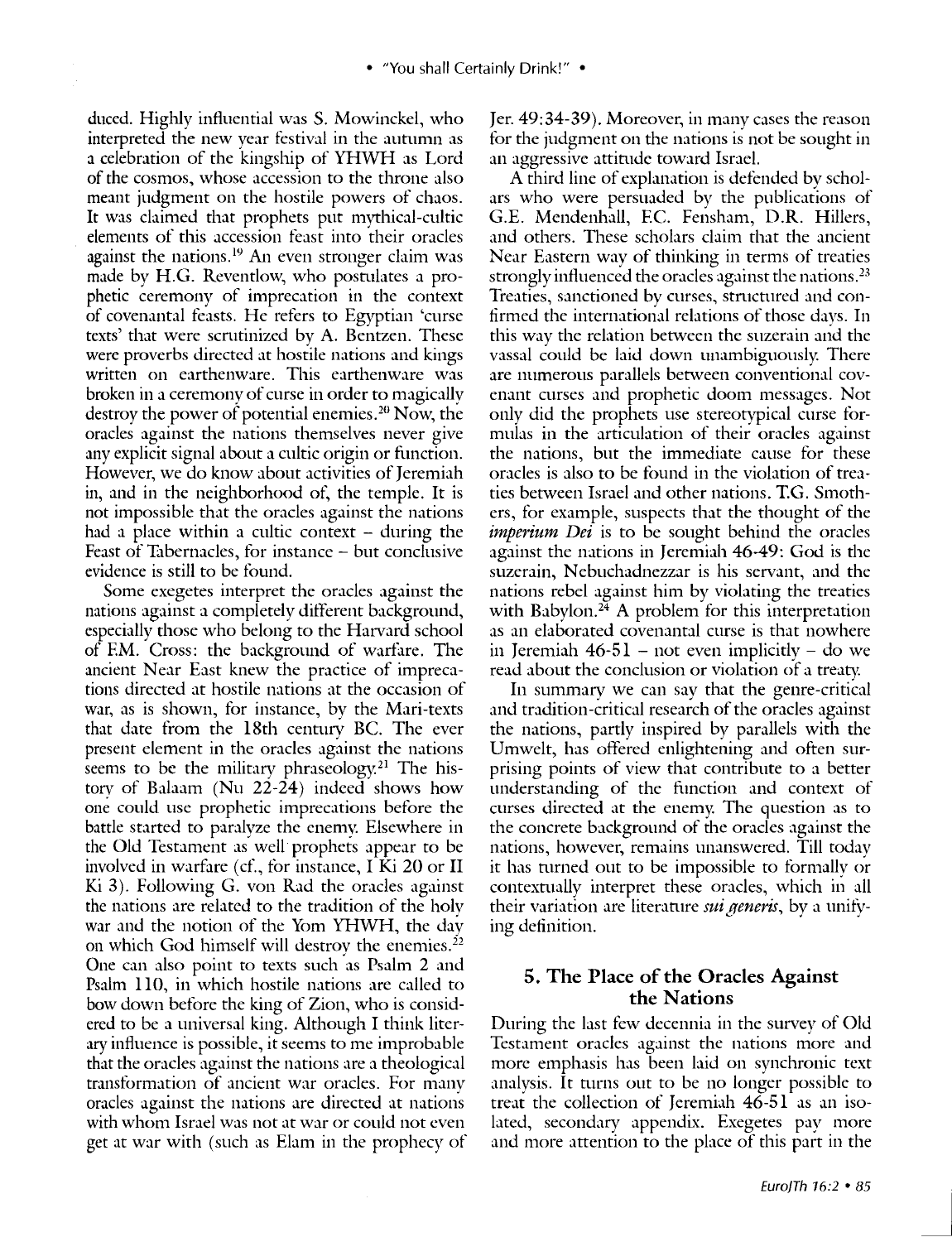whole of Jeremiah, the function of this placing and possible editorial intentions of this placing. Here, we touch a broad area of text critical and edition critical problems that, because of their size and complexity; we can deal with only summarily.

As we know, there are considerable differences with respect to the size and ordering of the material of the Hebrew and Greek texts of the book of Jeremiah. 25 The old discussion which of these two texts has priority came into a new phase when in Chirbeth Qumran two different sorts of Hebrew texts of Jeremiah were found, one proto-Massoretic text  $(2 \text{ QJer}, 4 \text{ QJer}^3$  and  $4 \text{ QJer}^5$  and a text which shows great resemblance to the presumed Septuaginta-Vorlage  $(4Q)$ er<sup>b</sup> and  $4Q$ Jer<sup>d</sup>).<sup>26</sup> The Septuagint places the oracles against the nations not at the end, but in the middle of the book, after Jeremiah 25:1-13. This is a part in which Jeremiah announces judgment on Judah and the nations. This judgment will be exercised by the enemy of the north. This is followed by the oracles against the nations, but in an order different from that of the Massoretic text. Elam, Egypt, and Babylon, and then the smaller nations. In the Septuagint this is closed by the cup vision of Jeremiah  $25:15$ ff., in which the prophet has to accept the cup filled with the wine of wrath out of God's hand, in order to give it to the nations  $-$  an evocative résumé of the oracles against the nations. Often the structure of the Septuagint is thought of as more original than that of the Massoretic text, partly because the Septuagint shows the same tripartite structure which can be found in the writings of the other prophets: first a series of doom oracles against Israel, then oracles of judgment directed at the nations, and finally oracles of salvation for Israel. In this structure the oracles against the nations form the condition for and introduction to Israel's recovery.

Still, a few questions remain. The connection of Jeremiah 25: 1-13 to the oracles against the nations is not without problems. The same applies to the relation to 25: 15ff. It is telling that some scholars consider the cup vision to be not the closing of, but, the introduction to the collection of oracles against the nations. Also, a transposition of the oracles against the nations from the middle to the end of the book is less intelligible than its reverse. Moreover, the order of the oracles against the nations in the Septuagint clearly differs from the order in the cup vision, which is almost identical to the order of the Massoretic text. Another problem is that in the structure of the Septuagint the downfall of Babylon, which is described extensively, is placed in the

middle of the book of Jeremiah, whereas in the second half of the book the very same Babylon still functions (and functions even more than it used to) as God's instrument to punish Israel.

That is whv it is understandable that several exegetes, such as A. Rofé, S.R. Seitz, G. Fischer, and Oosterhoff have pied in defcnse of the priority of the Massoretic text.27 According to Oosterhoff, the placing of the oracles against the nations in the Septuagint is based on a misunderstanding both of the first and the second part of Jeremiah 25. He considers certain text elements in Jeremiah 25 that refer directly to the oracles against the nations to be later glosses (vs. 13 and vs. 26b). We think, however, that there are too many formal and material analogies between the cup vision of Jeremiah 25 and the collection of oracles against the nations in Jeremiah 46-51: one cannot denv a certain relation between these two parts, as Oosterhoff does. The wine in the cup which Jeremiah offers to the nations is the judgment which he preaches in the broad fanning out of his oracles against the nations. It remains questionable, however, whether the search for the original literary unity of these parts and the reasons for a later disconnection in the final edition of the book of Jeremiah can lead to satisfactory results.

Further research into the place of the oracles against the nations in the Massoretic text is Jeremiah is desirable. Interesting lines have been drawn by exegetes such as J.G. McConville, who considers the theology of the new covenant in Jeremiah 30-33 to be the key for understanding the oracles against the nations (mostly the oracle against Babylon) $28$  and also by C.R. Seitz, who accepts the parallelism between Moses and Jeremiah, the first and last great prophets, as 'Leitmotif' for a deuteronomistic edition. According to Seitz, the exegesis of Jeremiah 45 (the promise to Baruch) is crucial, for Jeremiah 45 functions as a bridge and offers an introduction to the oracles against the nations.<sup>29</sup>

However that mav be, it seems clear that in the Massoretic text of Jeremiah which has been handed over to us, the place of the oracles against the nations is functional. Their inclusion with Jeremiah's calling vision in chapter l puts the whole book under strain. God had appointed Jeremiah "over the nations and kingdoms to uproot and tear down, to destroy and overthrow, to build and to plant" (Jer.  $1:10$ ). After Jeremiah 25, where the cup is handed to all nations, Jeremiah 26-45 recounts the exercise of judgment, because Jerusalem had to drink as the first of all (Jer.  $25:19$ ). After Israel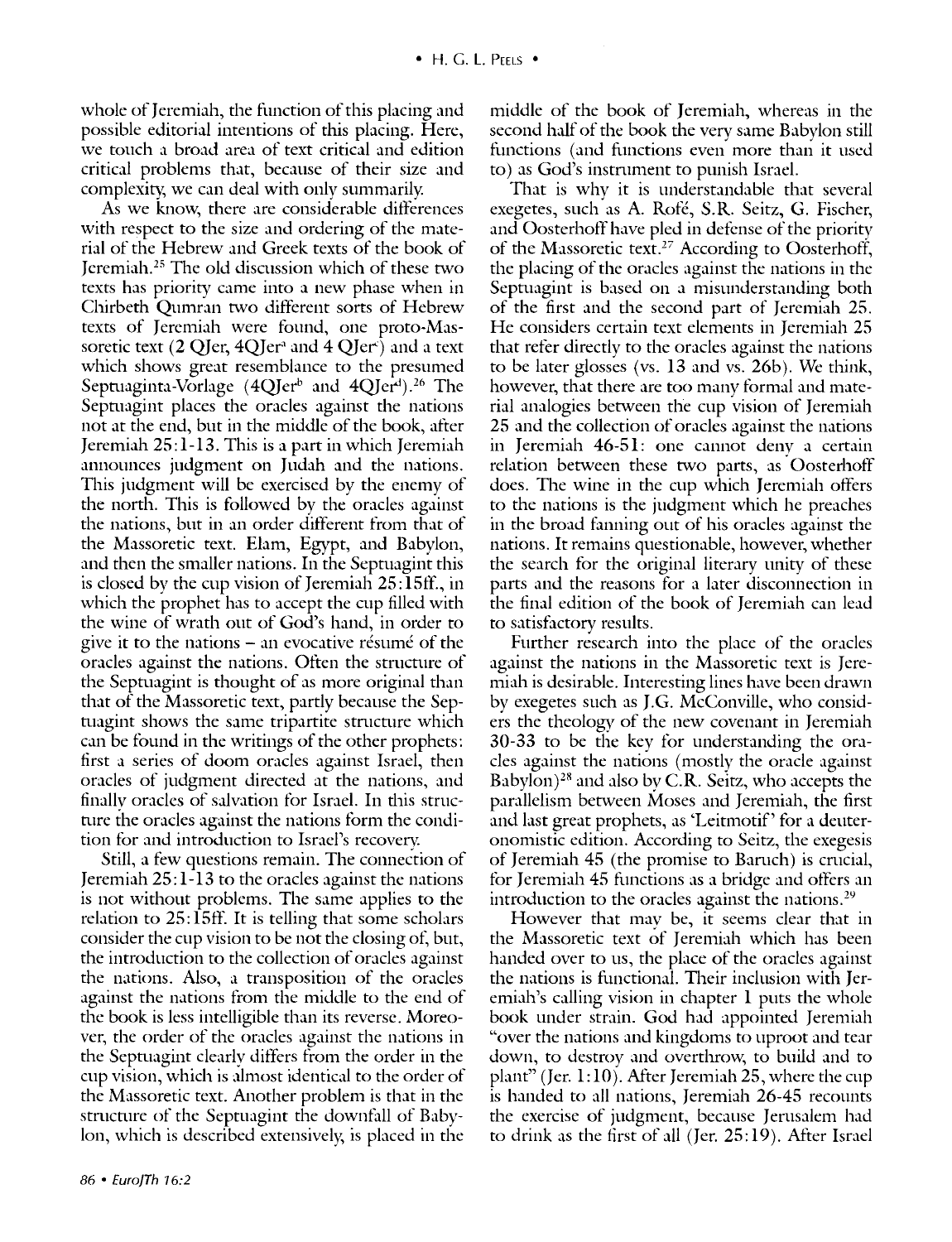come the nations, Egypt, the great antipode of Babylon, coming in front. It is on Egypt that a refuge remnant from Judah puts its trust (Jeremiah 43-44.). The apotheosis is formed by a prophetic word about Babylon, a cacophonic judgment composition about the downfall of Babylon in which we also hear an eschatological voice telling us about a new beginning for Israel.<sup>30</sup>

#### **6. The Purpose and Meaning of the Oracles Against the Nations**

This brings us to the last question, the question concerning the theological meaning of the oracles against the nations. This question is quickly answered, if one agrees with P. Volz that the oracles against the nations show "in religiosen und asthetischen Werten einen unter die Propheten herabführenden Rückschritt,"31 or if one agrees with H. Barthke that the oracles against the nations have to be ascribed to the starting time of Jeremiah, when he still functioned as a cultic prophet announcing welfare. $32$  Less positive is R.P. Carroll, who claims that the oracles against the nations are superseded already within the book of Jeremiah itself: "They (..) represent a view of life rapidly disappearing".<sup>33</sup> These scholars - and many with them! - paid little attention to the specific function that the oracles against the nations had in the prophetic preaching and in the concrete life of Israel and, therefore, were unable to assess their value. 34 What did prophets such as Jeremiah aim at by their oracles against the nations? What did they want their listeners to do?

In earlier research it was thought that the listeners in question were the heathen nations themselves and that the oracles against the nations contained an implicit call to conversion. One refers to Jeremiah 27, which describes how Jeremiah, having a yoke on his neck, brings a message of God concerning the nations to the delegates that for diplomatic purposes are in Jerusalem. Also, Jeremiah 12: l 4ff. speaks about nations that get used to the ways of God's people and want to swear to God. And is it not true that Seraiah has to read aloud the oracle against Babylon in the city itself (Jer. 51:61)? Nevertheless, the addressee of the oracles against the nations, that, by the way, do not contain any call to conversion, is Israel itself. It is in the cicy of God, in front of God's people, that the prophets announced judgment to the nations in the name of God. But with what purpose?

Particularly in the literature which places the

oracles against the nations in a cultic context, the view can be found that the words of doom against the nations were in fact words of welfare for Israel. For the downfall of hostile nations *ipso facto* meant the salvation of God's people. In the same way as ancient prophetic war oracles cursed the enemy and strengthened one's own armed forces, the oracles against the nations are thought to have been a consolation and encouragement for the assailed Israelites. It is hard to imagine that this was indeed the universal purpose of the oracles against the nations. Only in Jeremiah 50-51 is the judgment explained by reference to the crimes against Israel and does Babylon's downfall bring the resurrection of Israel. More often the oracles concern Israel's facnial or possible allies than Israel's enemies, which is why these oracles probably evoked fear rather than joy This is confirmed by the tone of dismay which governs the oracles.<sup>35</sup> If the oracles against the nations were veiled prophecies of welfare for Israel, it would be incomprehensible that four times in Jeremiah 46-51 a word of welfare is added to a word of judgment on a foreign nation (46:26, 48:47, 49:6, 49:39). 36 This view is also contradicted by the fact that in other collections of oracles against the nations Israel itself has a place among the nations (see Amos 2 and Isaiah 22).

According to another explanation, the central aim of the oracles against the nations is to warn Israel not to trust in foreign powers or to enter into a treaty with them. $37$  Perhaps this thought plays a role in some oracles, such as Jeremiah 46, but elsewhere it is completely absent.

We think that the primary intention of the oracles against the nations cannot be translated into terms of a call to conversion, encouragement or warning, but that it only becomes clear when we see that the oracles unanimously put the acts of God at the centre and contain a concentrated preaching of the God, who reveals himself as "the King, whose name is the LORD Almighty" (this clause is used three times in Jeremiah 46-51: 46: 18, 48:15, 51:57). A lawsuit between God and the nations is unfolded before the eves of those who hear these oracles. The heart of the collection of oracles in Jeremiah 46-51 is formed bv the oracle against Elam, which is in a class of its own and which shows in a pregnant way the rationale of the oracles against the nations: the erection of the 'throne' of YHWH. 38

From the beginning the relation between God and the nations plays an important role in the book of the prophet Jeremiah. Jeremiah is appointed as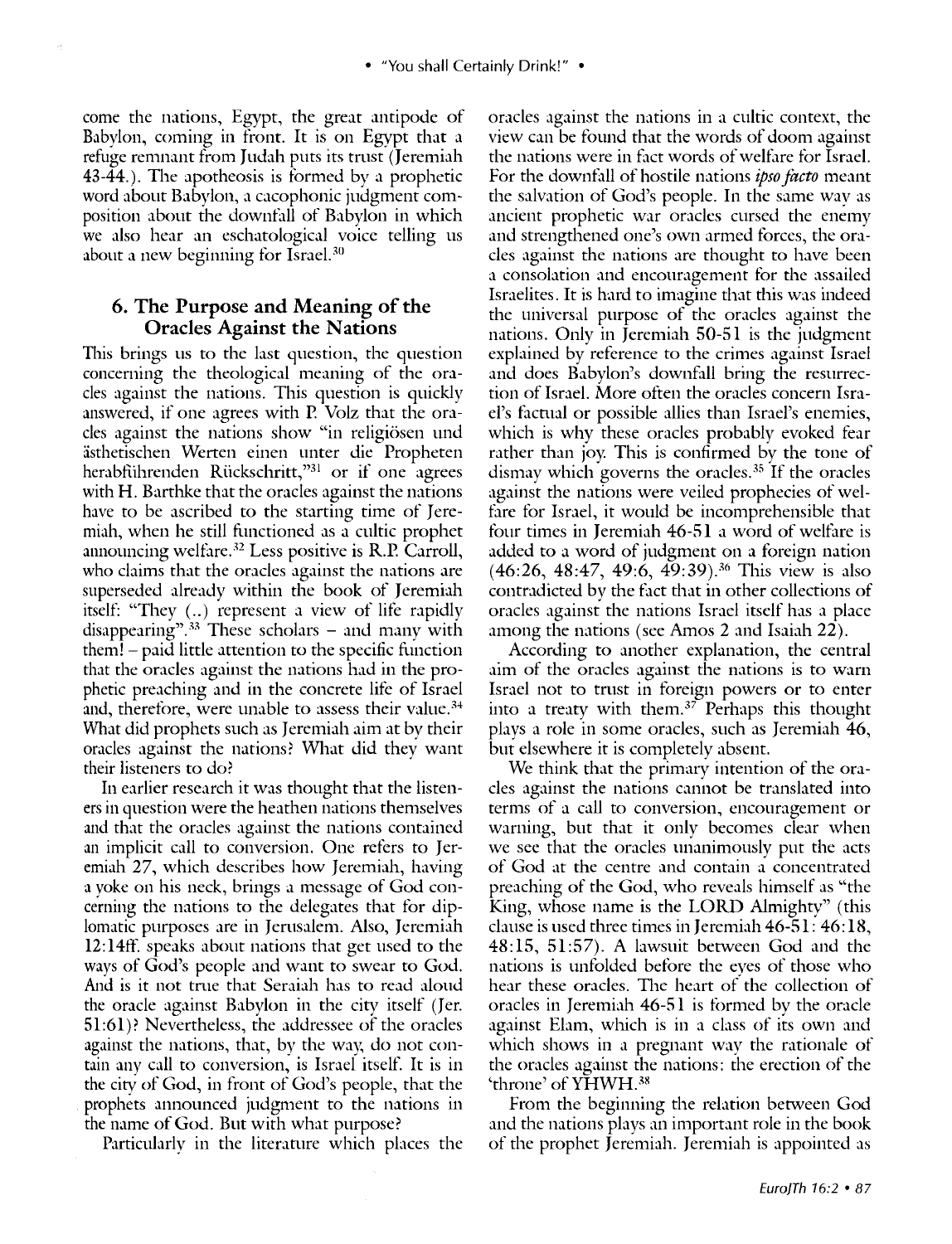prophet for the nations  $(1:5,10)$ , who announces the punishment of God to all who are circumcised only in the flesh, those of Israel and those of the foreign nations  $(9:25-26)$ , and who himself has prayed for wrath on the nations (10:25). God is called "King of the nations, the living God, the eternal King. When he is angry, the earth trembles; the nations cannot endure his wrath."  $(10:7,10)$ . At the same time hope is given that once the nations will come and serve the name of the Israel's God (3: 17, 12:15v., 16:19). In Jeremiah's preaching the contours of'the enemy from the north' become clearer and clearer: Nebuchadnezzar is the servant who is used by the God of Israel to discipline Israel and the nations. The cup of judgment is given to all the nations and if they refuse to take it, Jeremiah is to say in God's name: "You must drink it!" (25:28). It is God who ordains by his sovereign will: "With my great power and outstretched arm I made the earth and its people and the animals that are on it, and I give it to anyone I please. Now I will hand all your countries over to my servant Nebuchadnezzar king of Babylon"  $(27:5)$ . "The tumult will resound to the ends of the earth, for the LORD will bring charges against the nations; he will bring judgment on all mankind"  $(25:31)$ .

In the oracles against the nations themselves this coming judgment is motivated in different ways. Only seldom, as we said, is the attitude toward Israel the cause of God's anger. The view of Smothers and others, who see at the background of the oracles against the nations a violated treaty with Babylon which is avenged by God as the keeper of international law, does not find any basis in the text itself. The same applies to the view of Barton, who postulates the violation of some sort of natural law as the cause for God's judgment, an 'international customary law', which is not so much related to the laws and commandments of God. Rather, it just follows from 'common moral sense'. 39 Clearlv the motif of hubris can be found in the oracles against the nations: the foreign nation, full of pride and mockery, has turned against God. It is his name which comes into play.

Placed in the historical context of the end of the seventh and the beginning of the sixth century BC the oracles against the nations offer a breathtaking message. In the whirlpool of the downfall of Assyria which terrorized the world for centuries and' the emergence of Babylon which takes Assyria's place, Judah sinks into despair. A storm of destruction proceeds through all countries. Soon, Jernsalem will be taken, the temple will be devastated and the people of Israel will be decimated and dispersed. When everything collapses and all hold falls away; the prophetic finger points to him, who sovereignly goes his way in this hectic world. It points to him who is not bound to geographical or ethnic borders. The prophetic word is the scan which shows the world events in the light of God and his deeds. Not politics, but God determines history. At the background of the insanity of those days, not fate but the hand of God rnles. Nebuchadnezzar is only the servant of him who in his majesty calls nations, and governs the progression of times after his will and plan. No injustice will go unpunished: the heathen nations also have to give account to him. Those who reach for world wide power are punished by this King. He does not allow the powers of evil to triumph permanently. In the big tangle of history; with all its evil and incomprehensible suffering, God rules.

In this preaching of God's world wide sovereign kingship the permanent value of the oracles against the nations is to be found. These passages of Scripture certainly are not the product of a narrow-minded and nationalistic way of thinking. Rather, they offer a universal view of the nations. The centre of history lies in Judah, in Jerusalem – the judgment on the nations is directly related to the judgment on Israel, which has to drink the cup first. Although everything in the Old Testament is centered around Israel, YHWH Zebaot is concerned with much more: the nations over which he rules. In this way the oracles against the nations take their place between particularism and universalism, in a *historia saltttis* which leads to the One, who has accepted the cup out of the hand of the Father and has drunk it to the bottom, on whom judgment was exercised fully; as a Lamb who died for his own enemies, and who in that way broke down the separating wall, the Lion from Judah's tribe, the King of kings.

#### Notes

- 1 D. R. Jones, *Jeremiah* (NCBC; Grand Rapids: Eerdmans, 1992), 484: "These chapters compete for the reputation of being the most puzzling in the book of Jeremiah, and no confident conclusions can be expected in respect of date, authorship, purpose or the history of transmission."
- 2 Besides the commentaries on these chapters, several dissertations are devoted to Jeremiah's oracles against the mtions: L. H.K. *Bleekcr,]eremia'sprofi: tieën tegen de volkeren* (Cap. XXV, XLVI-XLIX) (Groningen: Wolters, 1894); E. Coste, Die Weissagungen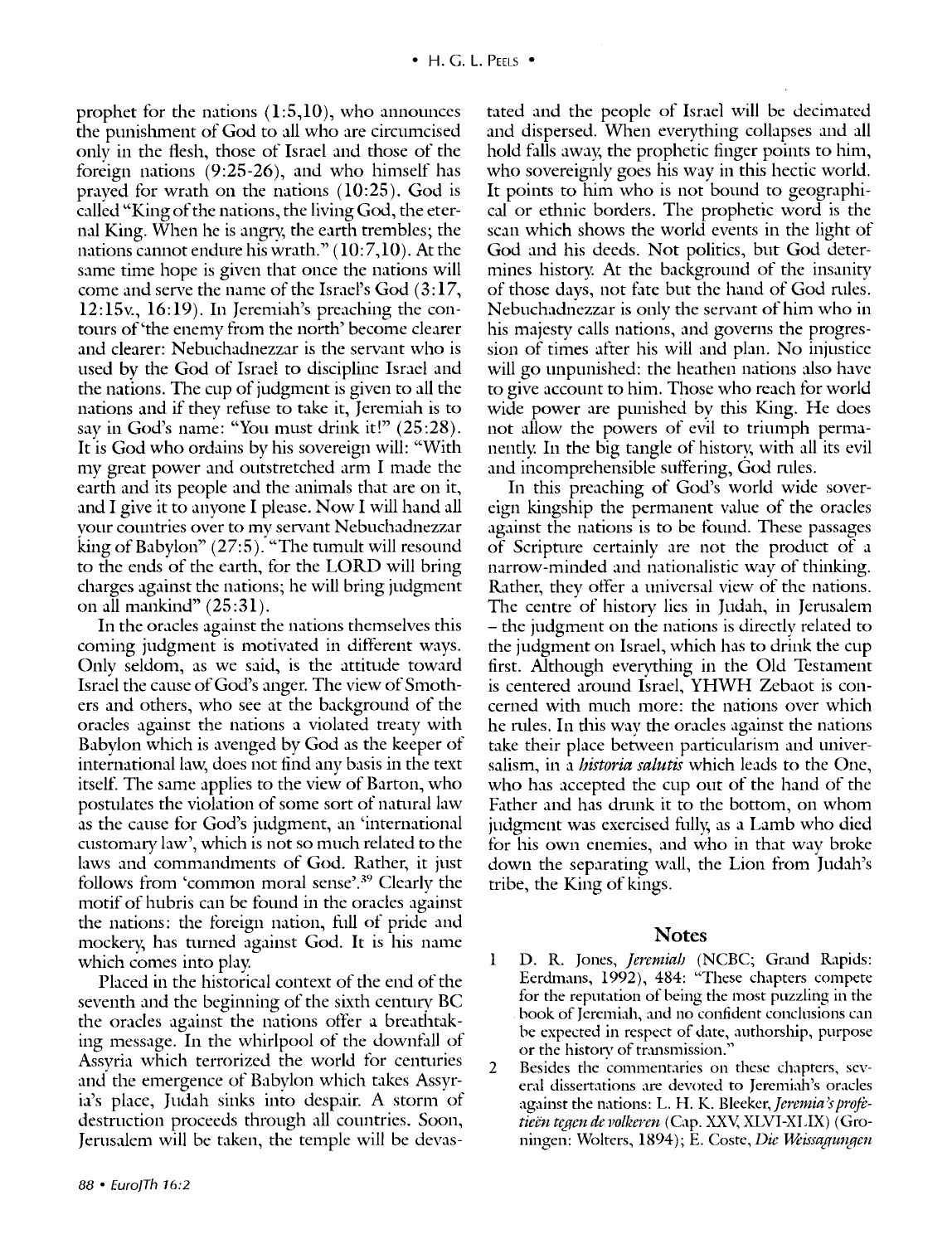• "You shall Certainly Drink!" •

*des Propbeten Jeremias wider die fremden VO!ker. Eine*  kritische Studie über das Verhältnis des griechischen *Textes der LXX zum masoretbischen Texte* (Leipzig, 1895); L. C. Hav, *The Oracles Against the Foreign Nations in Jeremiah 46-51* (Nashville, 1960); C. de Jong, *De volken bij Jeremia. Hun plaats in zijn prediking en in het boek Jeremia* (Kampen: Kok, 1978); D. J. Reimer, *The Oracles Against Babylon in Jeremiah 50-5: A Horror Among the Nations (San Francisco:* University Press, 1993); A. 0. Bellis, *The Structure*  and Composition of Jeremials 50:2-51:58 (Lewiston: Mellen, 1995) and B. Huwyler, *Jeremia und die*  Völker. Untersuchungen zu den Völkersprüchen in Jeremia 46-49 (Forschungen zum Alten Testament, 20), (Tübingen: Mohr Siebeck, 1997).

- 3 Cf. P. Volz, *Der Prophet Jeremia* (KAT; Leipzig: Deichert, 1928), 389v.
- 4 Cf. D.R. Jones, *Jeremiah,* 487.
- 5 See A. Marx, "A propos des doublets du livre de Jérémie. Rélections sur la formation d'un livre prophetique," in *Prophecy* (ed. J. A. Emerton; Berlin: De Gmyter, 1980), 106-120.
- 6 A clearly chronological order is absent; Jeremiah 47, for instance, seems to treat events that occurred before those in Jeremiah 46, cf. B. J. Oosterhoff, *Jeremia. Deel 1* (COT; Kok: Kampen, 1990), 61. Compare also A. Dicou, "De structuur van de verzameling profetieën over de volken in Jeremia 46-51," *ACEBT* 10 (1989): 84-87.
- 7 Thus, for instance, G. Fohrer, "Vollmacht über Volker und Konigreiche (Jer. 46-51 ),"in idem, *Studien zu alltestamentlicben Texten und Themen ( 1966- 1972)* (BZAW 155), (Berlin: De Gmyter, 1981), 44-52.
- 8 Cf. D. L. Christensen, Prophecy and War in Ancient *Israel. Studies in the Oracles aqainst the Nations in Old 1i:stament Propbecy,* Berkeley 1989; id., "In Quest of the Autograph of the Book of Jeremiah: A Study of Jeremiah 25 in Relation to Jeremiah 46-51," *JETS*  33 (1990): 145-153.
- 9 Perhaps the stmcture of. the oracles against the nations, as we find them in the book of Jeremiah, contains a reference to the beginning (Egypt) and the end (Babylon) of Israel's history, cf. G. Fischer, *Jeremia* 26-52 (HThKKf, Freiburg im Breisgau: Herder, 2005), 463.
- 10 E. Schwally, "Die Reden des Buches Jeremia gegen die Heiden. XXV XLVI-LI," *ZAW* 8 (1888): 177- 216.
- 11 The style of the oracles against the nations is "unmhig und venvorren, voll Wiederholungen, ohne jede Disposition (..) während der echte Jeremia klar und mhig entwickelt" ("Die Reden", 206).
- 12 H. Barthke, "Jeremia der Fremdvölkerprophet," *ZAW* 53 (1935): 231, for instance, contends: "Auch als Fremdvölkerprophet hätte Jeremia Jahwe richten, nicht rächen lassen."
- 13 Cf. F. Fechter, *Bewältigung der Katastrophe. Unter*suchungen zu ausgewählten Fremdvölkersprüchen im *Ezechielhucb* (BZAW 208), (Berlin: De Gmyter, 1992), 6f. and J. H. Hayes, "The Usage of Oracles against Foreign Nations in Ancient Israel," *JBL* 87 (1968): 81-92.
- 14 J. R. Lundbom, *Jeremiah 1-20* (AB 21 A), (New York: Doubleday, 1999), 150, rightly speaks of "a mix of genuine and nongenuine sayings": "a blanket judgment either for or against Jeremianic authorship of the collection docs not seem possible." The most recent commentary on Jeremiah, that of G. Fischer, published in 2005, places the author of the book in the 4th century BC.
- 15 K. A. D. Smelik, "De functie van Jeremia 50 en 51 binnen het boek Jeremia," NIT 41 ( 1987): 265f.
- 16 R. P. Carroll, *From Chaos to Covenant. Uses of Prophecy in the Book of Jeremiah* (New York: Crossroad, 1981); idem, "Intertextuality and the Book of Jeremiah: Animadversions on Text and Theory," in *The New Literary Criticism and the Hebrew Bihte* (JSOTS 143) (ed. J. C. Exum and D. J. A. Clines; Sheffield: Academic Press, 1993), 55-78; *idcm,jeremiab*  (OTL; London: SCM, 19962). Cf. W. McKane, *Jeremiah* (ICC; Edinburgh: T & T Clark, 1996), clxxi.
- 17 Cf. two PhD-thesis on Jeremiah that take opposed views in this matter: J. Dubbink, *Waar is de HEER? Dynamiek en actualiteit pan het woord pan JHWH bij" Jeremia*, (Gorinchem: Narratio, 1997), and H. Lalleman - de Winkel, *Jeremiah in Prophetic Tradition*. *An Examination of the Book of Jeremiah in the Light of Israel's Prophetic Traditions* (CBET 26) (Leuven: Peters, 2000).
- 18 H. Gunkel, *Einleitung in die Psalmen. Die Gattungen der religiiisen Literatur Israels,* (Gottingen: Vandenhoeck & Ruprecht, 19854), xxxii-xxxiii.
- 19 S. Mowinckel, *Psalmenstudien II*, (Amsterdam: Schippers, 1961), 71-73.
- 20 H. G. Reventlow, *Das Amt des Propheten bei Amos*  (FRLANT 80), (Göttingen: Vandenhoeck & Ruprecht, 1962), 56-75; idem, *Wachter iiher Israel. Ezechiel undseine Ii'adition* (BZAW 82), (Berlin: De Gmyter, 1962), 134-157.
- 21 Cf. M. Sæbø, Sacharja 9-14. Untersuchungen zu Text *und Form (WMANT 34), (Neukirchen-Vluyn: Neu*kirchener Verlag, 1969); R. Bach, *Die Aufforderungen zur Flucht und zum Kampfim alttestamentlicben Prophetenspruch* (WMANT 9), (Neukirchen-Vluyn, Ncukirchencr Verlag, 1962).
- 22 G. von Rad, *Der Heilige Krieg im alten Israel*  (AThANT 20), (Zürich: Zwingli Verlag, 1951).
- 23 Cf. the summary of the research on this topic in the interesting monograph by D. J. McCarthy, Treaty and Covenant. A Study in Form in the Ancient Ori*ental Documents and 'in the Old Testaments* (Analecta Biblica 21), (Rome: Biblical Institute Press, 19813).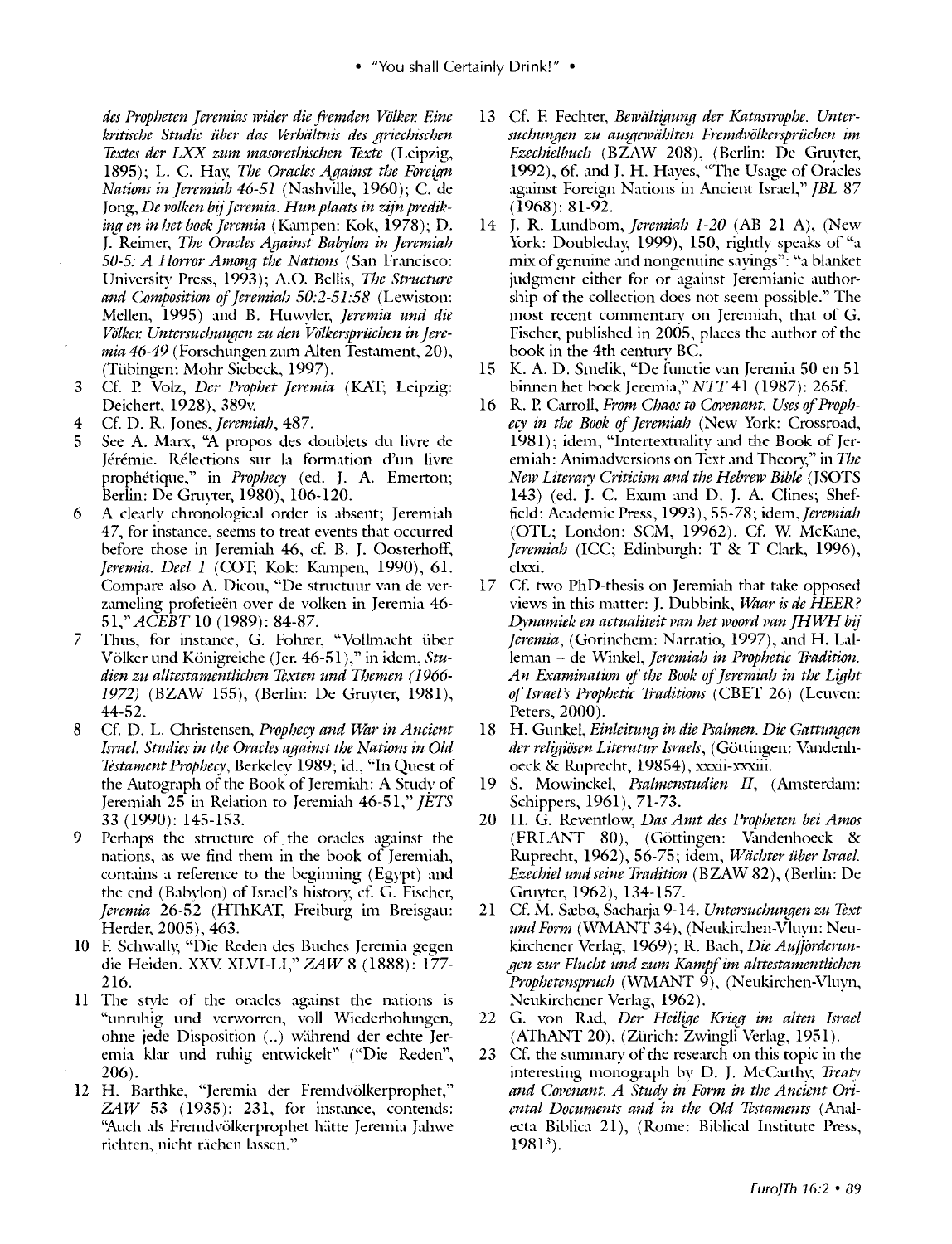- 24 T. G. Smothers, "A Lawsuit against the Nations: Reflections on the Oracles against the Nations in Jeremiah," *Review and Expositor* 85 (1988): 545- 554; G. L. Keown *(a.o.),Jeremiah* 26-52 (WBC 27; Dallas: Word Books, 1995), 275-277.
- 25 The literature offers an extensive treatment of this issue. Among the more recent works are P. -M. Bogaert, "Le livre de Jérémie en perspective: les deux rédactions antiques selon les travaux en cours,"  $RB$ 101 (1994): 363-406; B. Gosse, "La place primitive du recueil d'Oracles contre les Nations dans le livre de Jérémie," *BN 74 (1994)*: 28-30; idem, "Jeremie XLV et la place du recueil d'Oracles contre les Nations dans le livre de Jérémie," VT 40 (1990): 145-151; A. Schenker, "La redaction longue du livre de Jérémie doit-elle etre datée au temps des premiers hasmoneens?," *ETL* 70 (1994): 281-293; J. W. Watts, "Text and Redaction in Jeremiah's Oracles against the Nations," *CBQ* 54 (1992): 432- 447; E. Tov, "The Literarv History of the Book of Jeremiah in Light of its Textual History," in idem, *T/Je Greek and Hebrew Bible. Collected Essavs on the Septuagint* (VTS 72; Leiden: Brill, 1999), 363- 384; G. L. Archer, "The Relationship between the Septuagint Translation and the Massoretic Text in Jeremiah," *TEJ* 12 (1991): 139-150; E D. Hubmann, "Bemerkungen zur älteren Diskussion um die Unterschiede zwischen MT und G im Jeremiabuch," in *Jeremia und die "deuteronomistische Bewegung"* (BBB 98), (ed. W Gross; Weinheim: Beltz Athenäum, 1995), 263-270; C. J. Sharp, "Take Another Scroll and Write"." A Studv of the LXX and the MT of Jeremiah's Oracles Against Egypt and Babylon," *VT* 47 (1997): 487-509.
- 26 Cf. E. Tov, *Textual Criticism of the Hebrew Bible* (Minneapolis: Fortress Press, 2001), 319-327.
- 27 G. Fischer, "Jer. 25 und die Fremdvölkersprüche: Unterschiede zwischen hebräischem und griechischem Text," *Biblica* 72 (1991): 474-499; B. J. *Oosterhotf,]eremia,* 64-72; A. Rofe, "The Arrangement of the Book of Jeremiah," *ZAW* 101 (1989): 390-398; C.R. Seitz, "Mose als Prophet. Redaktionsthemen und Gesamtstruktur des Jeremiasbuches," *BZ* 34 ( 1990): 234-245; idem, "The Prophet Moses and the Canonical Shape of Jeremiah," *ZAW* 101 (1989): 3-27.
- 28 J. G. McConville, *fudgment and Promise. An Interpretation of the Book of Jeremiah,* (Leicester: Apollos, 1993).
- 29 See the literature mentioned in footnote 25.
- 30 Cf. K. A. D. Smelik, "De functie van Jeremia 50 en 51 binnen het boek Jeremia," NTT 41 (1987): 265-278; idem, "The Function of Jeremiah 50-51 in the Book of Jeremiah," in *Reading the Book of Jeremiah. A Search for Co/Jerence* (ed. M. Kessler; Winona Lake, 2004), 87-98 and K. T. Aitken, "The Oracles against Babylon in Jeremiah 50-51: Structures and Perspectives," *TynB* 35 (1984): 25-63.
- 31 P. *Volz,feremia,* 380.
- 32 H. Barthke, "Jeremia", 232.
- 33 R. P. Carroll, *From Chaos to Covenant. Uses of Prophecy in t/Je Book of]eremiah* (New York: Crossroad, 1981), 252.
- 34 The undervaluation of the oracles against the nations, which dominated Old Testament research for a long time, has come to an end. The view that the oracles against the nations contain an outburst of xenophobia and narrow-minded nationalism (cf. in this line of thinking W. McKane in his commentary on Jeremiah in  $ICC$ ), is shared by only a few nowadays. In recent times several monographs have appeared that try to do justice to the specific intention of the oracles against the nations. Besides the literature mentioned in footnote 2 see, for instance: J. *Barton,Amos)s Oracles against the Nations. A Study of Amos* 1.3-2.5 (Cunbridge: University Press, 1980); D. L. Christensen, *Prophecy and War in Ancient Israel. Studies in the Oracles against the Nations in Old Testament Prophecy* (Berkeley: Bibal Press, 1989); J. H. Haves, *The Oracles aqainst the Nations in the Old Testament. Their Usage und Theological Importance* (Princeton,1964); P. Höffken, *Untersuchungen zu den Begrundun.\_11selementen der Volkerorakel des Alten Testaments* (Bonn, 1977); B. B. Margulis, *Studies in the Oracles Against the Nations* (Ann Harbor, 1967); M. Cahill, "The Oracles Against the Nations: Synthesis and Analysis for Today," *Louvain Studies* 16 (1991): 121-136; P. C. Beentjes, "Oracles against the Nations. A Central Issue in the "Latter Prophets"," Bijdragen 50 (1989): 203-209; D. H. Ryon, *Zephaniah 's Oracles Against the Nations. A Synchronic*  and Diachronic Study of Zephaniah 2:1-3-8 (Amsterdam, 1994).
- 35 There is good reason to agree with B. *Huwyler,Jere*mia, 323: "In den Völkersprüchen wird Juda gerade nicht Heil angesagt, sondern zutiefst bedrohlich, ernst und besorgniserregend - dasselbe Unheil, welches in der Sicht Jeremias die Nachbarvölker ohne Ausnahme trifft" (cf. 303f.). Cf. also R. E. Clements, *Prophecy and Tradition,* (Athmta: Blackwell,  $1975$ ),  $58ff$ ; G. R. Hamborg, "Reasons for Judgment in the Oracles against the Nations of the Prophet Isaiah," *VT* 31 (1981): 145-159 and D. H. Ryou, *Zephaniah's Oracles*, 328f.
- 36 B. Huwyler, *Jeremia*, 382, rightly claims that the reason for this number and this placing of promises of welfare is not clear, in spite of the work of P. Höffken, "Zu den Heilszusätzen in der Völkerorakels.unmlung des Jeremiabuches. Zugleich ein Beitrag zur Frage nach den Uberlieferungsinteressen an den Völkerorakelsammlungen der Prophetenbiicher," *VT* 27 (1977): 398-412; cf. also C. de Jong, *De volken bij Jeremia*, 381f. It is interesting, by the way, that in the Septuagint, the oracle against Elam is the only one which has a superscript and a prophecy of welfare at the end.